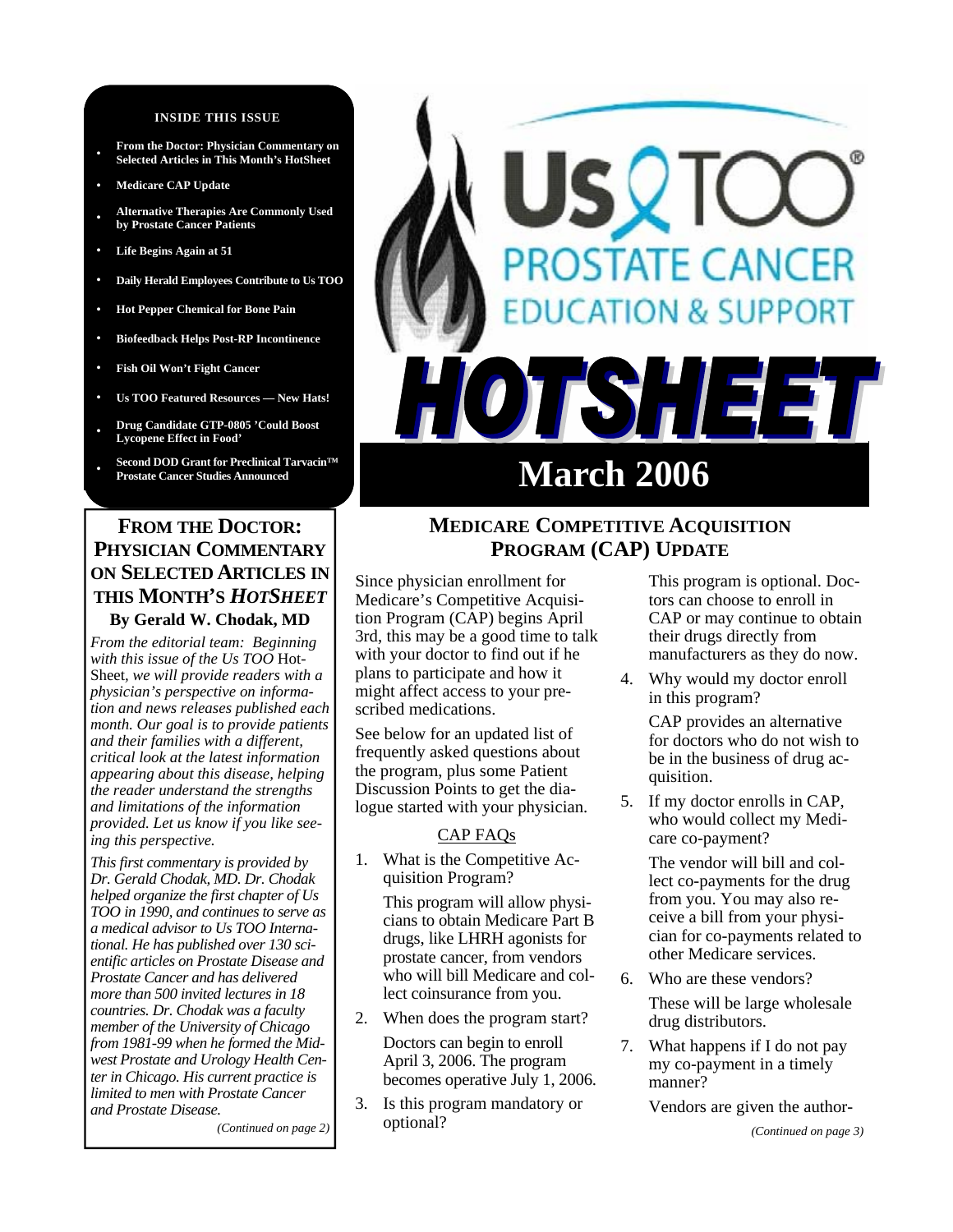

## **FROM THE PHYSICIAN**

*(Continued from page 1)* 

Not a day seems to go by without some new report about the "benefits" of alternative and unconventional therapies. The American public increasingly is using these remedies. A recent study cited in this issue found that about one-third of men with prostate cancer use some form of alternative therapy. Often it seems that doctors are reluctant to recommend or even encourage the use of these unusual treatments. There are good reasons for that approach. Very few agents have been studied scientifically and without proper studies no valid conclusions can be made either about their true effectiveness or their side effects.

In this issue, the latest data on Omega-3 fatty acids found that there is no evidence it reduces the risk of prostate cancer. The third most popular herb used in the United States is Saw Palmetto. Primarily men with prostate symptoms and sometimes those with prostate cancer take it. However, in February, The New England Journal of Medicine published a well-controlled study that found it was no better than placebo in improving men's urinary symptoms. Why can't we simply give an unconventional agent to a group of men and see how they do? The problem is that in most clinical studies in which a placebo, or inactive drug is used approximately 20% of patients taking the inactive drug do get better. The "placebo effect" is real and it is the reason that doctors want to see the results of good clinical studies performed before encouraging their patients to embrace the latest new herb, supplement or even conventional drug therapy.

Although many men who take unconventional treatments recognize that a clear benefit may well be lacking, they also believe that there is little risk or danger. But that also may not be true. In fact, physicians are learning that some unconventional therapies can interact with prescription medications making them less effective or causing an increase in the side effects of FDA approved medications. Prostate cancer patients who took PC-SPES may remember that it caused potentially life-threatening blood clots. Vitamin E, which is taken by many prostate cancer patients, increases the risk of serious bleeding and can cause death. If you choose to incorporate one or more over-the counter untested products in your treatment plan make sure to inform your physician so that possible interactions can be assessed.

Increasingly, good clinical trials are being performed to determine if some of these agents can benefit patients. What about the GTP-0805, which is suggested, may improve the beneficial effects of lycopene? At this time, it is too early to tell. Unfortunately, what happens to a cell growing in a test tube may not correlate very well with what will happen to a patient. Another agent discussed here is resiniferatoxin, an extract from hot pepper that may lessen the pain caused by bony metastases. The bottom line is let's see what happens when good clinical trials are performed before prematurely embracing these agents.

Encouraging news is provided for men who undergo radical prostatectomy and may have to wait for up to one year to regain complete urinary control. A well-designed study at the University of Alabama assessed the impact of biofeedback training before surgery on the timing and rate of recovery of urinary control. Although questions remain about how to optimize this approach, the study did find patients had significantly better and earlier urinary control with this technique. The bottom line is that patients should ask their doctors about trying this approach.

*(Continued on page 3)*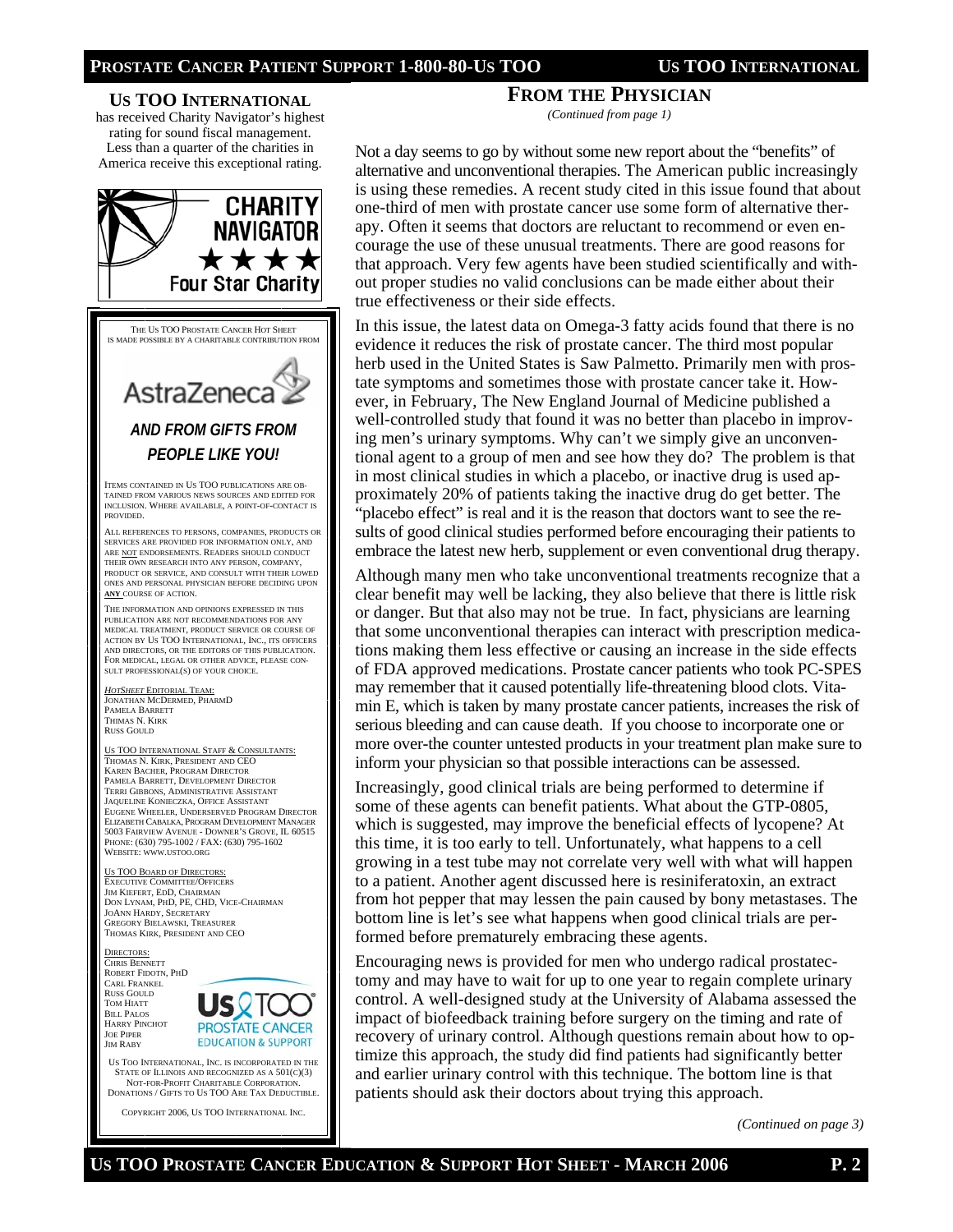**FROM THE PHYSICIAN** *(Continued from page 2)* 

## **CAP PROGRAM UPDATE**

*(Continued from page 1)* 

Lastly, a few words about Tarvacin, a novel new agent under investigation. Most clinicians believe that whenever possible, patients should be encouraged to participate in a clinical trial. It is the only way progress can be made and ultimately is the key to improving survival for this and other diseases. Most drug studies are conducted at multiple sites throughout the United States, so that patients can locate convenient sites where they might be able to enroll. The sooner these trials are completed, the sooner new treatment options can become available.

# **ALTERNATIVE THERAPY COMMON IN PROSTATE CANCER**

About one third of prostate cancer patients in the United States use some type of complementary or alternative medicine, according to a large national study published in the December issue of *Urology*. It's important for patients to tell their physician if they are using any type of alternative medicine, because these therapies could interact with other medicines, said Eric Elkin of the University of California-San Francisco, one of the study's authors.

However, up to one half of prostate cancer patients who take alternative therapies may not tell their doctors about it, he and his colleagues note in their report. "It's important that communication between the doctor and the patient to be there so that the doctor knows everything else the patient is taking," Elkin added.

Men using alternative medicine tended to have higher incomes, more education, and have more advanced cancer at diagnosis. They also were more likely to have other illnesses. The men who used alternative treatments targeted to prostate health were younger and less likely to be obese.

*Reuters Health, 24 January 2006* 

ity to withhold shipping drugs to your doctor if you are delinquent in paying your co-payments.

8. Will I realize any savings if my doctor participates in the CAP?

No. Vendors are not required to pass discounts on to patients. In fact, your co-payment may increase. If you agree to sign an Advanced Beneficiary Notice (ABN), the vendor may collect your existing copayment plus the cost difference between your drug and the cheapest drug in the drug's class.

9. Am I required to accept an ABN?

No. If you refuse to sign or verbally agree to an ABN, the vendor cannot charge you any additional amounts for your co-insurance.

10. If my doctor joins this program, will all drugs and dosages be available in the CAP?

No. The vendor is not required to offer all drugs and dosages in the program. In fact, there are no four or six month LHRH products available. At this time, Lupron and Eligard are not included in the CAP.

11. Will my doctor still be able to acquire Lupron and Eligard if he participates in the program?

Yes. Although these products are excluded from the program, your doctor can obtain them directly from the manufacturers just as he does today.

12. If my doctor participates in the CAP and the vendor does not make available my drug or the dosage form that I require, do I have any other choice except to change drug, dosage and treatment plan?

Yes. Under a very narrow exception, your doctor may file a request to Medicare to "furnish as written." To qualify for this exception, your condition must demonstrate medical necessity to require your current therapy over what the vendor makes available to your doctor.

13. Is my doctor required to notify me in advance of my next appointment that he is participating in this program?

No. According to the regulations, your doctor may give you a fact sheet about the program, but is not required to notify you in advance if he is participating and if your drug will be available.

14. If my doctor is unhappy with the program, can he acquire my drugs directly from the manufacturer again?

Yes, but only after your doctor satisfies his contractual obligation with the vendor. For the first cycle of the CAP, this is a six-month obligation. In 2007, this will be a one-year requirement. Remember, at this time, your doctor can continue to acquire Lupron and Eligard as they do now regardless of their decision to participate in the program.

## CAP Patient Discussion Questions

- 1. Doctor, do you plan to participate in the CAP?
- 2. I am concerned that my current drug and dosage may not be available through the vendor that you choose. Is there a way that we can ensure that I can stay with my current treatment?
- 3. I understand that Lupron/Eligard are unavailable through the CAP at this time. Will you continue to obtain Lupron/Eligard directly from the manufacturer just as you do today?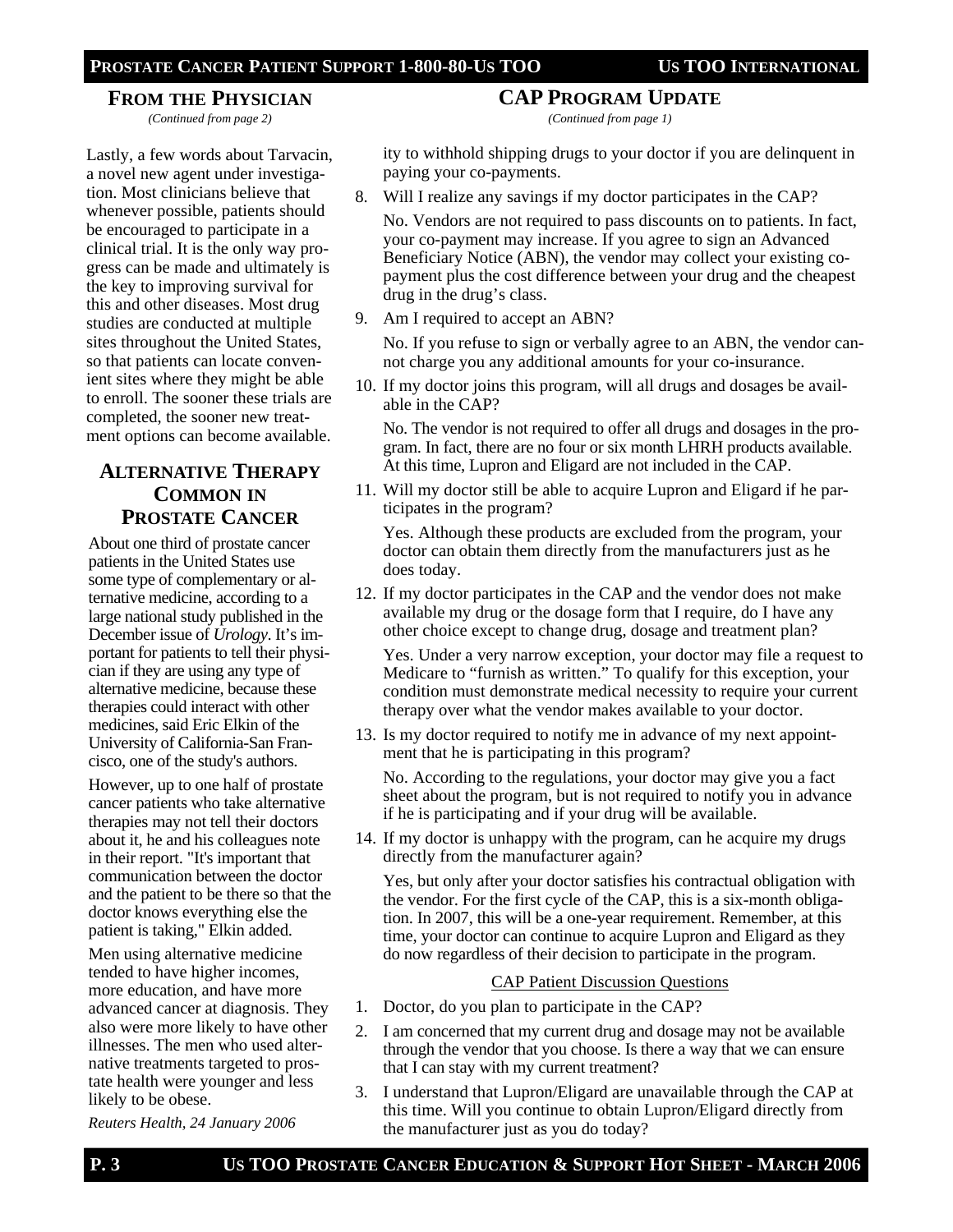# **LIFE BEGINS AGAIN AT 51**

#### *By Bob Chwedyk, Senior Staff Photographer, Daily Herald*

Prostate cancer is to men, what breast cancer is to women, although not as well publicized. It's a nasty bit of business that will shake you to your very soul. I'm one of the lucky ones, my numbers were good. My PSA had just ticked over the magic 4.0 in March, and the biopsy in May revealed stage 1C on a scale of three, and a Gleason reading of 6 on a scale of 10, both meaning that it was moderate and still fairly early in the game for me. Another year and I might not be writing this.

My urologist/surgeon, Dr. Ramesh Khanna, was so skilled at breaking the news to my wife Kathy and me, that he never uttered the Cword, instead using handy euphemisms like tumor, growth, etc. He was also the only urologist in the Blue Cross Blue Shield BlueAdvantage network, and just happened to be the most experienced surgeon in the area, doing prostatectomies for nearly 30 years. I lucked out and felt I was in good hands. I had no reservations going the surgery route, having been told unanimously by a number of specialists that I was young, healthy, and strong, and it was the best alternative for me. Dr. Khanna meant it when he said, "we are going for a cure, not a treatment." Good. I'm 51 years old, and despite some lapses in lifestyle decisions through the years, I was truly hoping for a longer life expectancy than your average blues musician.

I drove Kathy and I to Provena St. Joseph's Hospital in Elgin at 7am Friday morning July  $15<sup>th</sup>$ , wearing a Fender t-shirt and warm-up pants, knowing I would appreciate the loose fit when I returned home in three days. As I was being ushered into pre-op, this fairly innocu-

ous song currently being used for a car commercial, "Dust in the Wind," kept rolling around in my head, all of a sudden taking on a chillingly different meaning. The O-R nurses began to hover around me sticking I-V needles into my hands and hooking up the various tubes, all the while making pleasant small talk with me and among themselves. I realized this was strictly routine for them, and this relaxed manner gave me a certain calm. Suddenly, I was alone for a few moments, and it finally dawned on me, this is REALLY happening to ME. In a few moments I will be inert, and my life will be in the hands of some highly skilled strangers... who I hoped had a very good night's sleep.

The anesthesiologist introduced himself to me. Although I can't remember his name, he would be the one who would seamlessly bring me back to life in a little over three and a half hours. Dr. Khanna popped his head in briefly, but he wouldn't be taking the stage for a little while yet, not until I've been plied and prepped like a Thanks-

giving turkey ready to be carved. These people collectively saved my life, and except for Dr. Khanna, I never had the opportunity to thank them, because within minutes after a nurse suggested that she give me something to make me feel more comfortable, it was lights out. The three martini buzz turned into a full blown hay maker. The last thing I remember ironically, was talking to the anesthesiologist about my job as a Daily Herald photographer when I suddenly launched into the abyss.

Picture this. You point your remote control at your TV set. You press the on button, and suddenly the image jerks into sight on the screen. Only the image on the screen is not that of Desperate Housewives, or CSI Miami, it is the faces of your surgeon and anesthesiologist staring down at you assuring you that everything went well, the pathology looked clear, and that you are indeed alive. Three and a half hours of cancer surgery had just been reduced to

*(Continued on page 5)* 



Bob Chwedyk, prostate cancer survivor and inspiration for fellow employee donations, at the Daily Herald book sale and fundraiser for Us TOO International. Bob attends Us TOO meetings at Provena St. Joseph Hospital in Elgin, Illinois. *Photo by Bill Zars*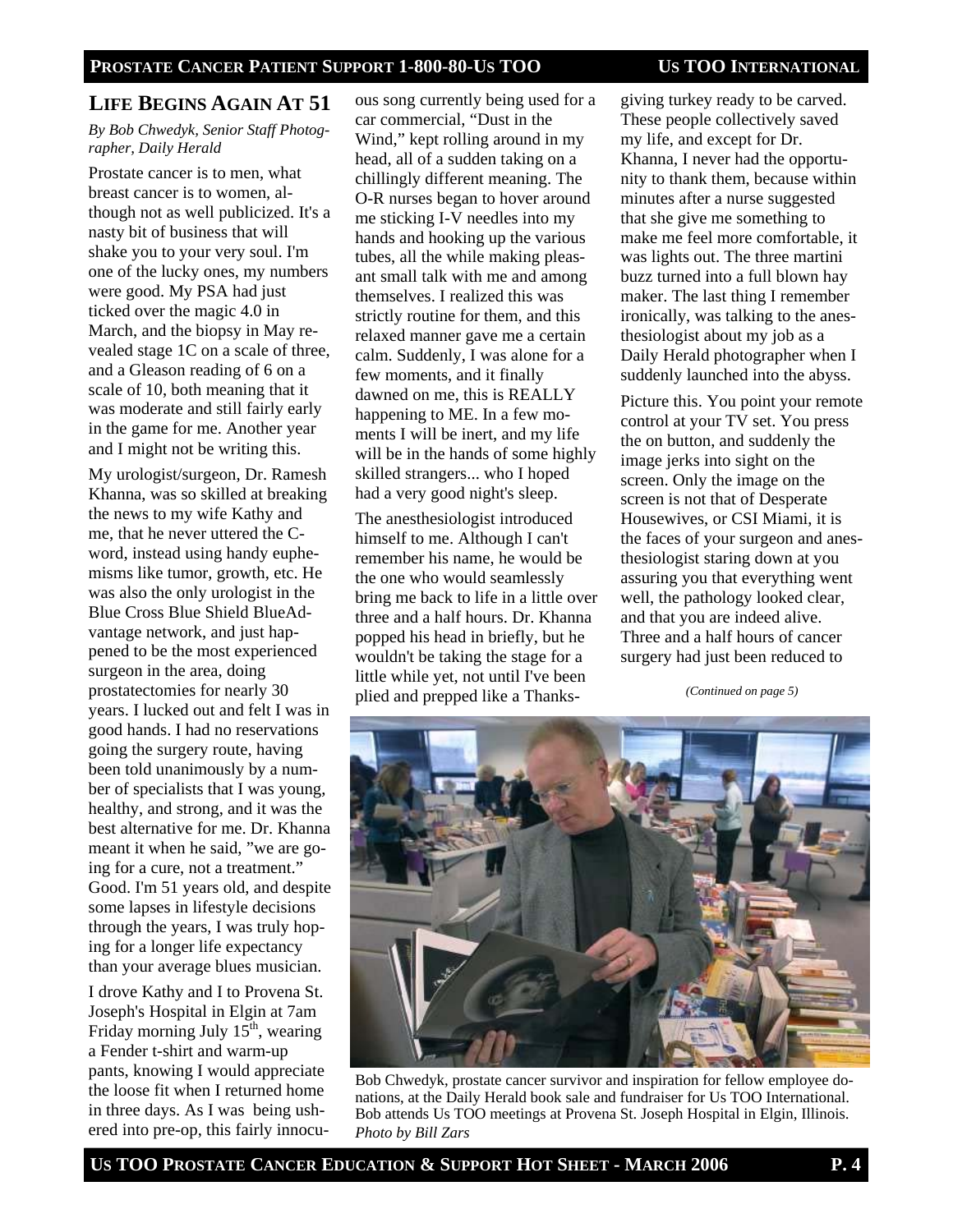# **DAILY HERALD EMPLOYEES CONTRIBUTE TO US TOO**

Daily Herald and Reflejos employees contributed a total of \$4,015.36 to Us TOO International while enjoying some bargain holiday shopping. Based in Downers Grove, IL, this organization provides support, education and advocacy for men diagnosed with prostrate cancer. Threequarters of the funds came from a sale of books and other items that companies sent throughout the year to the Editorial Department, generally Features. The remainder of the money was raised by the Employee Activities Committee with a silent auction. Most of the items sold in the auction were donated by employees.

While many people work on both arms of the sale, Lisa Miner heads up the Features Department part of the effort, which includes storing books and other items all year. For this work over several years, Lisa received the 2005 Robert Y. Paddock Sr. Community Service Award.

Us TOO was selected as the 2005 recipient of the funds in honor of Bob Chwedyk, staff photographer, who had successful surgery this year for prostrate cancer. Bob urges male employees and loved ones of employees to have regular PSA blood tests and exams so that cancer can be detected early, as his was. Us TOO recommends that tests start at age 40 for African-American men and those with a family history of prostrate cancer. Studies show there might be relationships with other cancers in the family, especially breast and colon. All men should have tests and exams beginning at age 45. For more information visit <www.ustoo.org>.

*Reprinted with permission from the Daily Herald employee newsletter, December 2005* 

# **LIFE BEGINS AGAIN AT 51**

*(Continued from page 4)* 

what seemed like five minutes, and I couldn't have been more grateful. As I was wheeled into recovery, I felt for the first time something radically different. In-between the narced-up grogginess of the fading anesthesia, and warm fuzzy blanket of sister morphine, was the burning sensation that seared through the five inch incision that was now in my abdomen. Doubled over in a fetal position, I could hear the clanging of appliances as the surgery personnel put the O-R back in order. An hour in recovery was another five minutes of suspended time.

Finally, the floor nurse came to get me, and began wheeling me to my private room on the fourth floor. As the nurse swung me into position in the hallway I could here my wife's chirpy little voice from inside the room say, "Hey, he's mine, he goes in here!" There, Kathy and her sister Jane, who had traveled five hours that morning from Indiana just to be with us, welcomed me back among the living. As I slowly came to, I held Kathy's hand and kissed it, not unlike kissing the ground after a long rough journey.

My life will forever be defined as before and after surgery. Six months later I don't dare say out loud that I'm a cancer survivor just yet, even though I feel confident that I am. My PSA is undetectable, and it appears that they have gotten it all. I wear my Lance Armstrong yellow wristband and blue Us TOO wristband, not because they're cool, but to remind me of what I've been through, and how far I've come. I seem to have been spared for now, and yet feel almost guilty that others have suffered a lot more than I have, and were not as lucky as me. I think about that every day, and feel blessed to be alive.

# **HOT PEPPER CHEMICAL MAY TREAT SEVERE BONE PAIN**

#### **New treatment aim is to ease pain**

The dog hopped on three legs, pain from bone cancer so bad that he wouldn't let his afflicted fourth paw touch the floor. His owner was bracing for euthanasia when scientists offered a novel experiment: They injected a fiery sap from a Moroccan plant into Scooter's spinal column - and the dog frolicked on all fours again for several months.

The dramatic effect in dogs has researchers from the National Institutes of Health preparing to test the chemical in people whose pain from advanced cancer is unrelieved by even the strongest narcotics. The first human study could begin by next year, at the NIH's Bethesda Maryland hospital.

Why would a substance that feels like it's burning a hole in your tongue - yes, one researcher tasted it - relieve pain, too? This fiery chemical, called resiniferatoxin or RTX, can poison certain nerve cells that control a type of heatrelated, inflammatory pain, apparently eliminating one of the body's pain-sensing systems. Yet it doesn't seem to harm other nerves that sense, say, the sharp pain from stepping on a tack.

Optimistic, the NIH is hunting a pharmaceutical company to take over developing the experimental drug. That may be a challenge: This would be a small market. Still, the Food and Drug Administration already has designated RTX a potential orphan drug, easing research requirements.

Regardless of industry interest, if RTX works in people like it seems to in dogs, "we'll go the distance ... and make it a medicine," pledges Iadarola.

*Associated Press, 16 January 2006*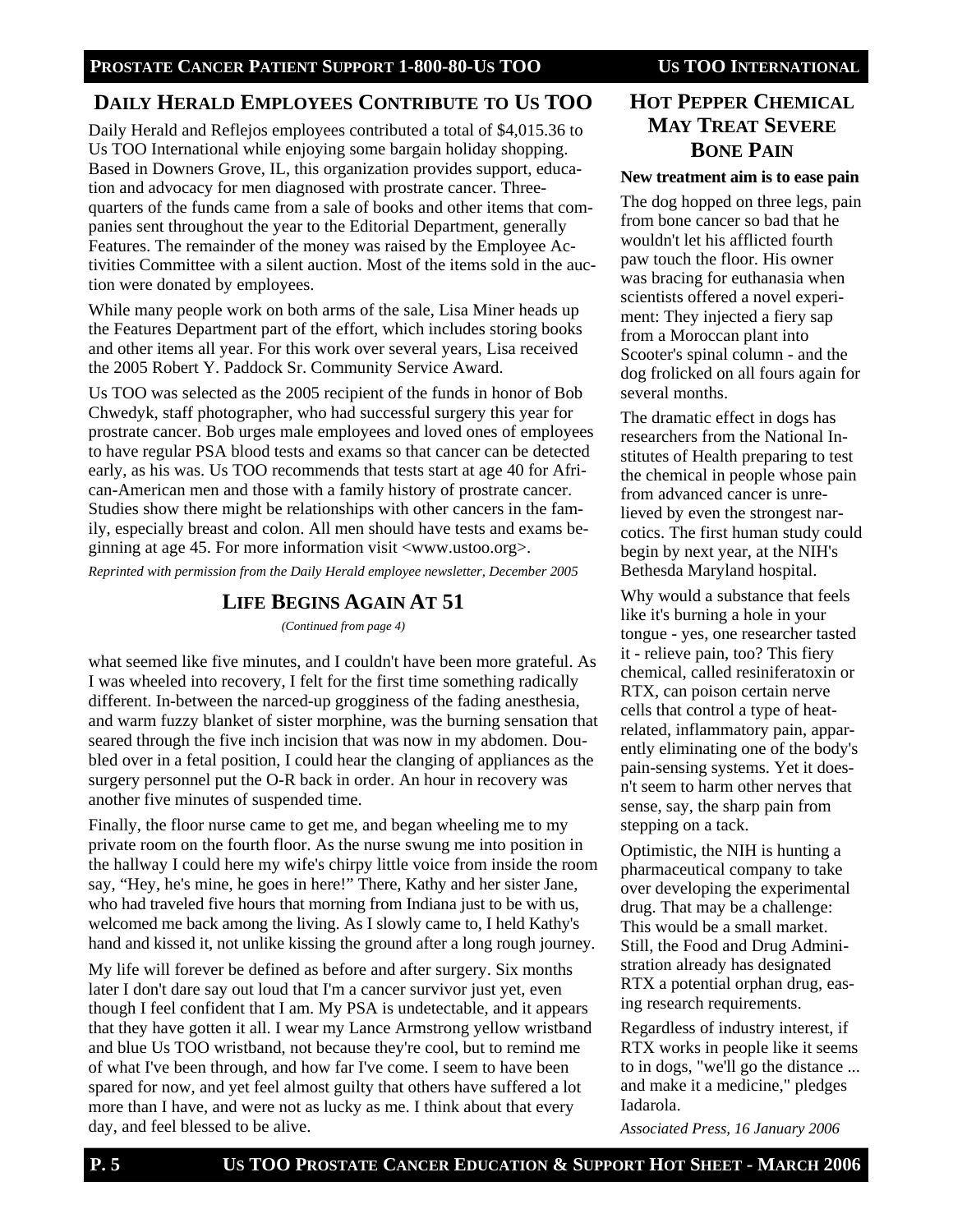# **BIOFEEDBACK CAN REDUCE POST-PROSTATECTOMY INCONTINENCE**

Preoperative biofeedback training reduces the duration and severity of urinary incontinence after radical prostatectomy (RP) for prostate cancer, according to a report in the January 2006 issue of *The Journal of Urology* (Vol. 175, pp. 196- 201). Behavioral training has been shown to decrease incontinence that persists following prostate surgery, the authors explain, suggesting that interventions before surgery might also be effective.

Dr. Kathryn L. Burgio and colleagues from the University of Alabama at Birmingham evaluated the effectiveness of preoperative biofeedback assisted behavioral training to hasten the recovery of urinary control, decrease the severity of postoperative incontinence, and improve the quality of life in the 6 months following RP.

The intervention consisted of one session of biofeedback assisted behavioral training, in which men learned pelvic floor muscle control and received instructions in daily pelvic floor muscle exercise. A rectal probe measured and provided rapid visual feedback of rectal pressure and external anal sphincter contraction.

Of the 51 men in the intervention group, 70% reported that they were still doing the exercises they learned preoperatively at the 6 month follow-up. Median time to continence in the biofeedback training group was 3.5 months, the authors report, but fewer than 50% of the 51 men in the control group achieved continence by the 6-month follow-up. At 6 months, men in the intervention group reported a mean of 72.6 days with no leakage, compared with 54.2 days reported by men in the control group.

Severe or continual leakage was still present in nearly 20% of controls at the 6-month mark, the researchers note, compared to 5.9% of those in the intervention group. Men who had received biofeedback training were also less likely to report ongoing symptoms of stress incontinence.

"Several important questions remain to be answered," Dr. Tomas L. Griebling from University of Kansas, Kansas City, writes in a related editorial. "What is the optimal timing for the implementation of pubic floor exercises in men undergoing RP? How can this therapy be best incorporated into routine practice? Additional research on this topic will help clarify these issues.

*Reuters Health, 5 January 2006* 

# **FISH OIL WON'T FIGHT CANCER**

#### **But finding doesn't mean omega-3 fatty acids aren't hearthealthy, experts add**

They may be great for the heart, but the omega-3 fatty acids found in fish and fish oil supplements do nothing to prevent cancer, a major analysis finds. A new review of more than 38 studies on the subject finds no evidence that diets rich in fish fight any kind of malignancy.

Omega-3 fatty acids "definitely have health benefits, but they are not a panacea. Preventing cancer is not one of the things omega-3 fatty acids do," said lead researcher Dr. Catherine MacLean, a natural scientist at Rand Health and a rheumatologist at the Greater Los Angeles VA Healthcare System.

The study, supported by the U.S. Agency for Healthcare Research and Quality (AHRQ) and the National Institutes of Health, appears in the Jan. 25<sup>th</sup> issue of the *Journal of the American Medical Association*.

An earlier meta-analysis, also funded by AHRQ, found that diets rich in omega-3 fatty acids did have a beneficial effect on cardiovascular health. But evidence of any protection against cancer has been more elusive.

"There was a plausible mechanism," MacLean said. "Omega-3s are integral to some of the inflammatory pathways that are also common to cancer, so the idea was that if you had more omega-3s maybe that would dampen this inflammatory process." But proof for the theory was scanty.

"I think there were a lot of high hopes, but very little evidence," said AHRQ director Dr. Carolyn Clancy. While some research - mostly animal studies -- suggested omega-3s might have an anticancer effect, other studies found no such link. "So the office at the NIH that deals with dietary supplements asked AHRQ to do a very rigorous review of the studies that had been done," Clancy explained.

In the study, MacLean's group analyzed data from studies conducted over the past 40 years.

The vast majority showed no effect of even high-dose omega-3 fatty acids on the incidence of a wide range of cancers, including breast, colon, lung and prostate malignancies, the researchers found.

Colleen Doyle, director of nutrition and physical activity at the American Cancer Society (ACS), said the finding was "not surprising," since the evidence had always been slim that the nutrient might fight cancer.

Doyle said healthy diets can discourage cancer by keeping obesity at bay. "Being overweight, especially, increases circulating hormones such as estrogen and insulin that we know are associated with cancer cells and tumor growth," she explained. MacLean agreed, adding that fish-rich diets are proven to fight heart disease.

"The results of this study need to be taken in the context of the body of literature on omega-3 fatty acids," she said. "Eating fish, as opposed to a hamburger with cheese and bacon, would be a great idea, in general," Clancy added. "And it is not going to hurt you."

*HealthDay News, 24 January 2006*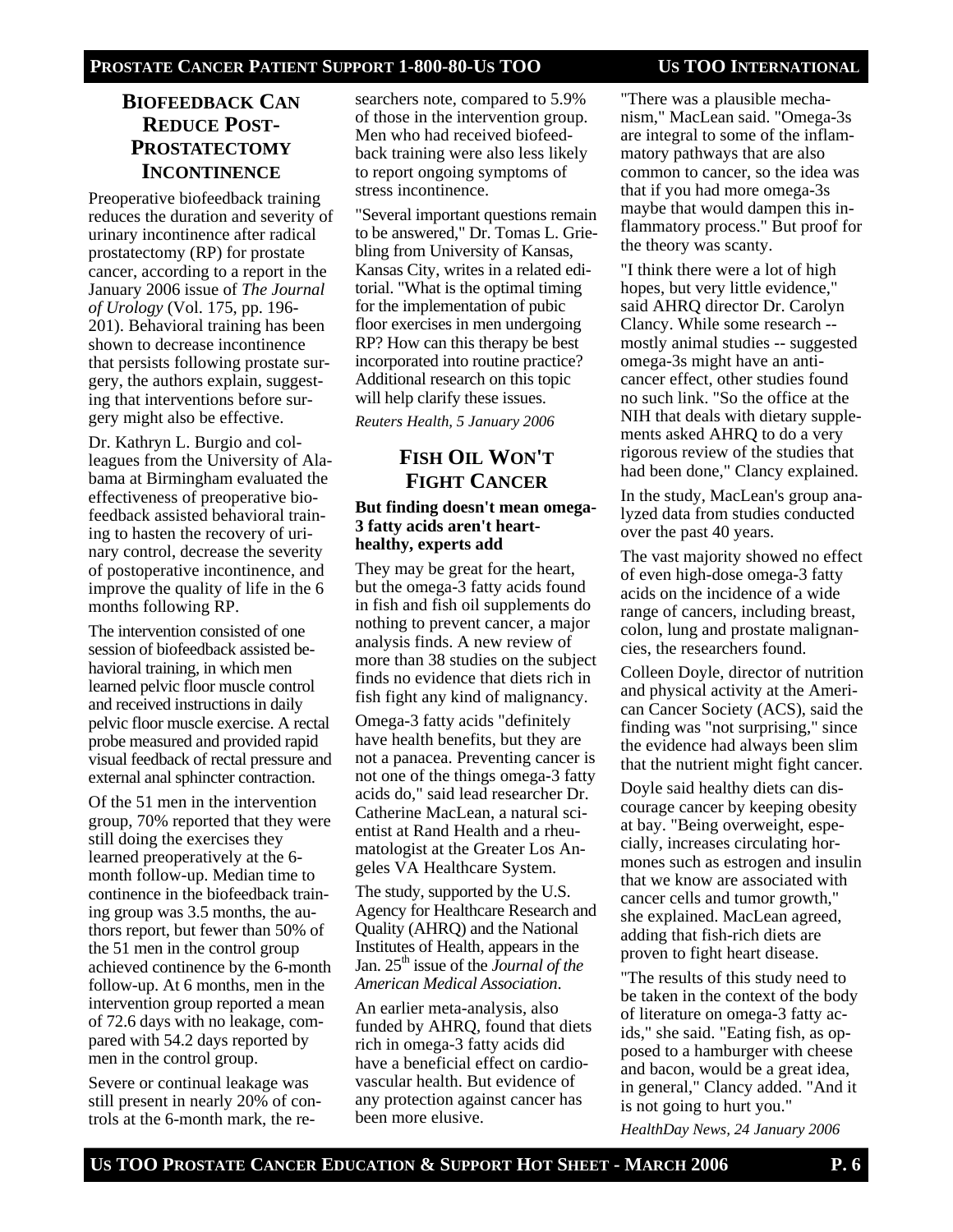# US TOO FEATURED RESOURCES To order, visit <www.ustoo.org>



*NEW!* **Baseball Hats –** Help make the blue ribbon more visible! Wear your true blue colors with either a white or navy hat, with embroidered blue ribbon on front and embroidered Us TOO logo on back. Velcro closure for adjustable sizing. Price is \$16.00 ea – includes S+H

**Prostate Cancer Car Magnets "Know Your PSA" –** \$5.00 ea – includes S+H

#### **Us TOO** *STRIVE* **Initiative Awareness Wristbands –** \$1.00 each plus S+H

*The Circles of Love Collection: Stories of Companions and Families Facing Prostate Cancer* **–** \$17.00 each plus S+H. Also available as part of the *Circles of Love Care Kit* (see below).

*Circles of Love* **Music CD** *–* \$15.00 includes S+H. Also available as part of the *Circles of Love Care Kit*  (see below).

#### *The Circles of Love Care Kit* – \$24.99 includes S+H

Our new care kit is an excellent resource collection for friends and loved ones of those facing the battle against prostate cancer. Our care kit features:

- *The Circles of Love Collection: Stories of Companions and Families Facing Prostate Cancer*
- *Circles of Love* **Music CD**
- *Intimacy with Impotence: The couples guide to better sex after prostate disease* by Ralph and Barbara Alterowitz
- Plus other resources

#### *HotSheet* **Subscriptions** – \$35 for 12 issues

HotSheets are distributed FREE at all **Us TOO** Support Group Chapter meetings, and on www.ustoo.org. But what if you are unable to regularly attend chapter meetings, or don't have access to the Internet? Don't miss an issue—we can deliver it right to your home or office!



# **www.ustoo.org**

# **US TOO RESOURCES ON THE WEB**

**Us TOO Prostate Cancer** *NEWS You Can Use* – FREE newsletter emailed twice per month. Each mailing contains brief abstracts of stories with an embedded "hot link" to the full story text, as well as a special message from the Us TOO International President & CEO. Access to research abstracts, clinical trials, testing/screening opportunities and educational programs in addition to what appears in the *HotSheet*.

*Subscribe online at http://www.ustoo.org/Email\_Subscription.asp*

*Prostate Pointers* **Online Support Communities** – are one of the most active and popular communities available online, featuring 14 focused & moderated mailing lists, event calendar, and links to thousands of physician and lay contributed web sites on prostate cancer topics.

*FREE at www.prostatepointers.org* 

*Proceeds from all items benefit Us TOO's FREE programs, support services and educational materials for prostate cancer patients and their families*